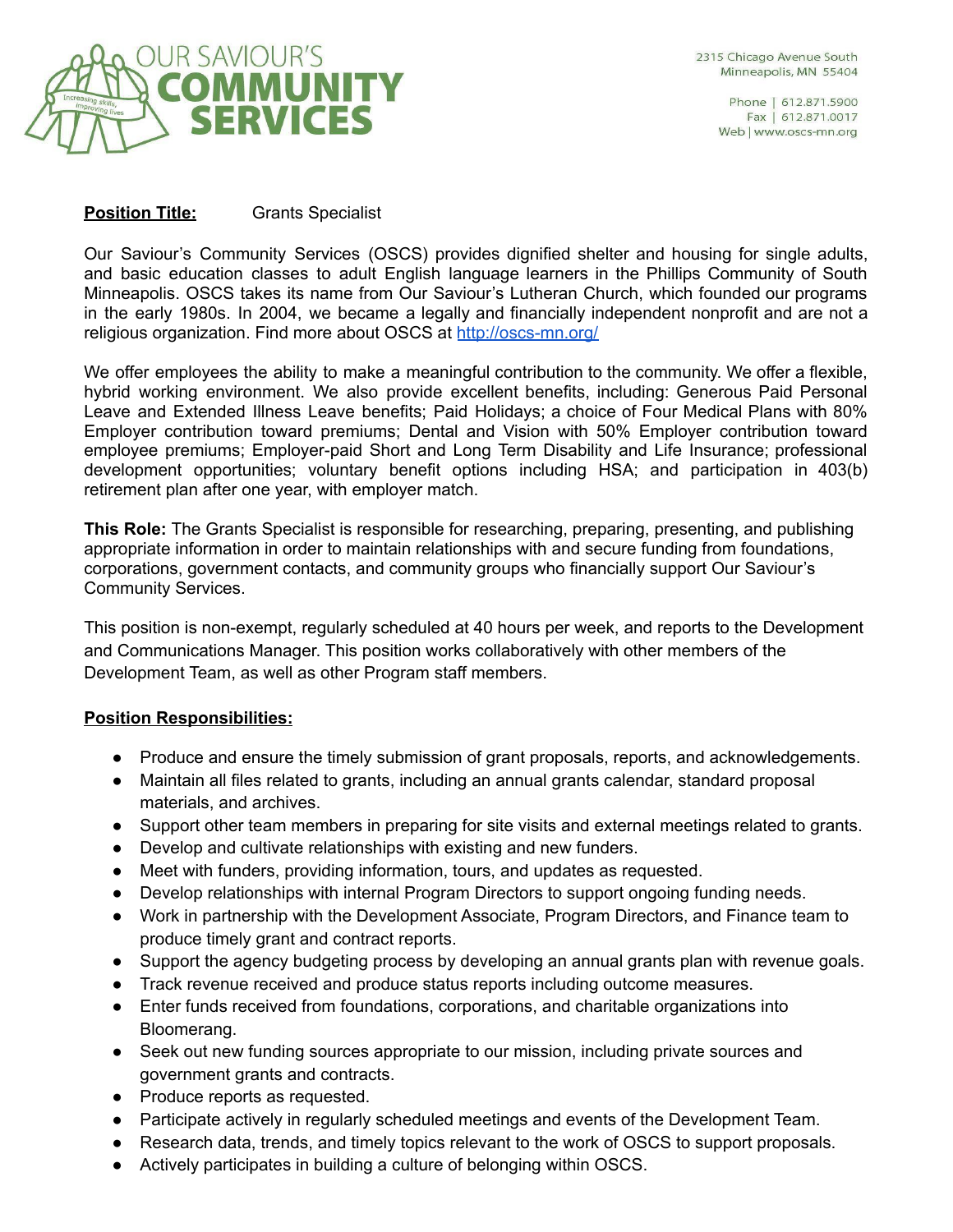

Other duties to be discussed as time permits and the needs of OSCS require.

## **Experience and Qualification Requirements:**

- Demonstrated experience with grant writing or other persuasive writing.
- Strong communication skills (written and verbal).
- Strong attention to detail.
- Experience managing time to meet a range of deadlines, and managing time and priorities accordingly.
- Ability to read, understand, and write English.
- Ability to use standard office equipment, including computer, monitor, keyboard and software programs

### **Preferred Qualifications:**

- 2+ years of relevant work experience related to grantwriting, fundraising, or philanthropy.
- Proficiency with Google Drive and Microsoft applications.
- Prior work and/or volunteer experience related to the mission of OSCS is preferred.
- Experience with program budgets or program evaluation are a plus.

### **Job Type:** Full-time

Pay: **\$22.75 - \$23.75** per hour

### **Diversity, Equity & Inclusion:**

OSCS is committed to providing a supportive, inclusive work environment. We are an EEO/AA employer and will not discriminate against any applicant or employee because of race, color, creed, religion, ancestry, national origin, gender identity, sexual orientation, disability, age, marital status, or status with regard to public assistance. We acknowledge that experience is gained through a variety of settings and value informal experience in addition to formal education and work history.

#### **Additional Information:**

**COVID Precautions:** OSCS is committed to following federal guidelines and keeping the beneficiaries of its programs and its staff safe. All new employees must provide proof of vaccination or undergo regular testing. All OSCS employees must be masked, when in the presence of other staff, volunteers, or clients, regardless of vaccination status.

**Working location:** This position will work as a hybrid between our office in Minneapolis and remote work. The Grants Specialist may spend most of their time working remotely, once fully trained, if they choose but will be expected to attend on-site trainings and select meetings and events in-person, as social distancing guidelines permit.